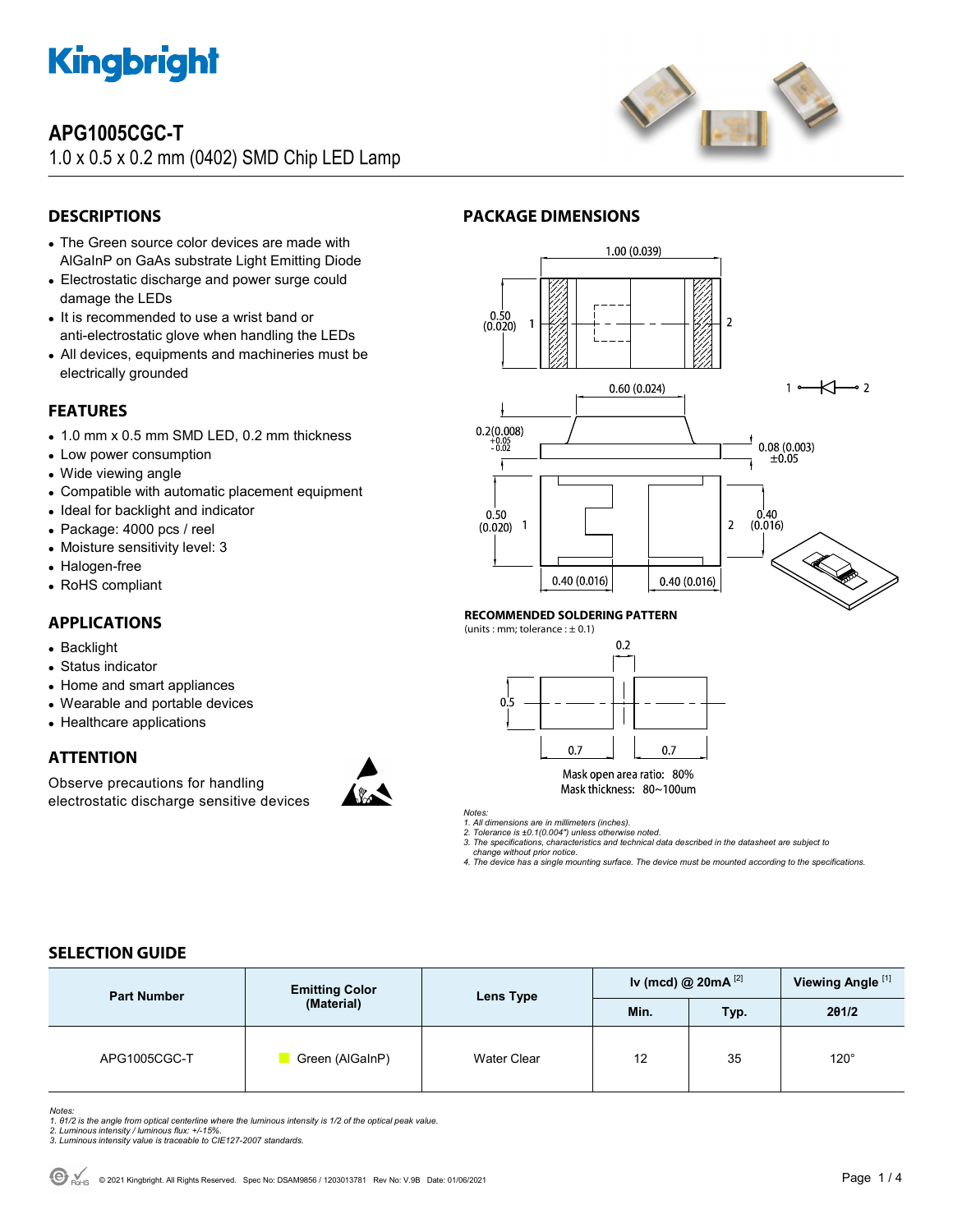# **Kingbright**

#### **ELECTRICAL / OPTICAL CHARACTERISTICS at T<sub>A</sub>=25°C**

| <b>Parameter</b>                                                                                               |                              |                       | Value                    |                              | <b>Unit</b>           |
|----------------------------------------------------------------------------------------------------------------|------------------------------|-----------------------|--------------------------|------------------------------|-----------------------|
|                                                                                                                | Symbol                       | <b>Emitting Color</b> | Typ.<br>Max.             |                              |                       |
| Wavelength at Peak Emission $I_F$ = 20mA                                                                       | $\lambda_{\rm peak}$         | Green                 | 572                      | $\qquad \qquad \blacksquare$ | nm                    |
| Dominant Wavelength $I_F = 20 \text{mA}$                                                                       | $\lambda_{\mathsf{dom}}$ [1] | Green                 | 571                      | $\overline{\phantom{a}}$     | nm                    |
| Spectral Bandwidth at 50% $\Phi$ REL MAX<br>$I_F = 20mA$                                                       | Δλ                           | Green                 | 20                       | $\overline{a}$               | nm                    |
| Capacitance                                                                                                    | C                            | Green                 | 15                       | $\qquad \qquad \blacksquare$ | pF                    |
| Forward Voltage $I_F = 20mA$                                                                                   | $V_F$ <sup>[2]</sup>         | Green                 | 2.0                      | 2.4                          | $\vee$                |
| Reverse Current ( $V_R$ = 5V)                                                                                  | <sup>I</sup> R               | Green                 | $\overline{\phantom{0}}$ | 10                           | μA                    |
| Temperature Coefficient of $\lambda_{peak}$<br>$I_F$ = 20mA, -10°C $\le T \le 85$ °C                           | $TC_{\lambda peak}$          | Green                 | 0.12                     | $\overline{\phantom{a}}$     | $nm$ <sup>o</sup> $C$ |
| Temperature Coefficient of $\lambda_{\text{dom}}$<br>$I_F$ = 20mA, -10°C $\leq T \leq 85$ °C                   | $TC_{\lambda dom}$           | Green                 | 0.08                     | $\overline{\phantom{a}}$     | $nm$ <sup>o</sup> $C$ |
| Temperature Coefficient of $V_F$<br>$I_F = 20 \text{mA}, -10^{\circ} \text{C} \leq T \leq 85^{\circ} \text{C}$ | $TC_{V}$                     | Green                 | $-2$                     | $\overline{\phantom{a}}$     | $mV$ °C               |

*Notes:* 

1. The dominant wavelength (λd) above is the setup value of the sorting machine. (Tolerance λd : ±1nm. )<br>2. Forward voltage: ±0.1V.<br>3. Wavelength value is traceable to CIE127-2007 standards.<br>4. Excess driving current and

#### **ABSOLUTE MAXIMUM RATINGS at T<sub>A</sub>=25°C**

| <b>Parameter</b>                             | Symbol                  | <b>Value</b>   | <b>Unit</b>    |
|----------------------------------------------|-------------------------|----------------|----------------|
| Power Dissipation                            | $P_D$                   | 60             | mW             |
| Reverse Voltage                              | $V_R$                   | 5              | V              |
| Junction Temperature                         | $T_{j}$                 | 115            | $^{\circ}C$    |
| <b>Operating Temperature</b>                 | $T_{op}$                | $-40$ to $+85$ | $^{\circ}C$    |
| Storage Temperature                          | $T_{\text{stg}}$        | $-40$ to $+85$ | °C             |
| DC Forward Current                           | $I_F$                   | 25             | mA             |
| <b>Peak Forward Current</b>                  | $I_{FM}$ <sup>[1]</sup> | 120            | mA             |
| Electrostatic Discharge Threshold (HBM)      |                         | 3000           | $\vee$         |
| Thermal Resistance (Junction / Ambient)      | $R_{th}$ JA $^{[2]}$    | 530            | °C/W           |
| Thermal Resistance (Junction / Solder point) | $R_{th}$ JS $^{[2]}$    | 330            | $^{\circ}$ C/W |

Notes:<br>1. 1/10 Duty Cycle, 0.1ms Pulse Width.<br>2. R<sub>th JA</sub> ,R<sub>th JS</sub> Results from mounting on PC board FR4 (pad size ≥ 16 mm<sup>2</sup> per pad).<br>3. Relative humidity levels maintained between 40% and 60% in production area are re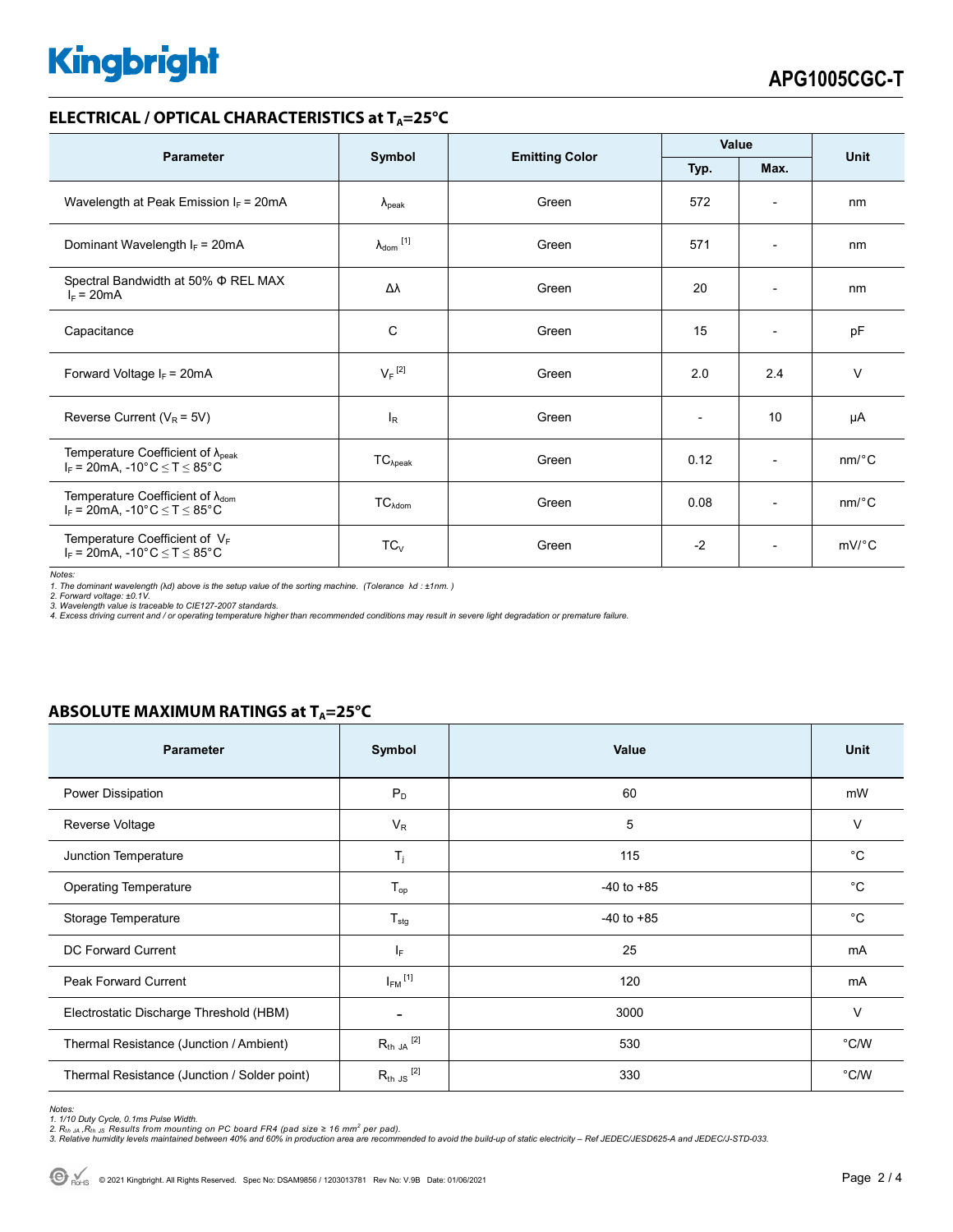# **Kingbright**

#### **TECHNICAL DATA**



#### **SPATIAL DISTRIBUTION**



**GREEN** 



#### **REFLOW SOLDERING PROFILE for LEAD-FREE SMD PROCESS <b>TAPE SPECIFICATIONS** (units : mm)



- *Notes: 1. Don't cause stress to the LEDs while it is exposed to high temperature. 2. The maximum number of reflow soldering passes is 2 times.*
- 
- *3. Reflow soldering is recommended. Other soldering methods are not recommended as they might cause damage to the product.*



**REEL DIMENSION** (units : mm)